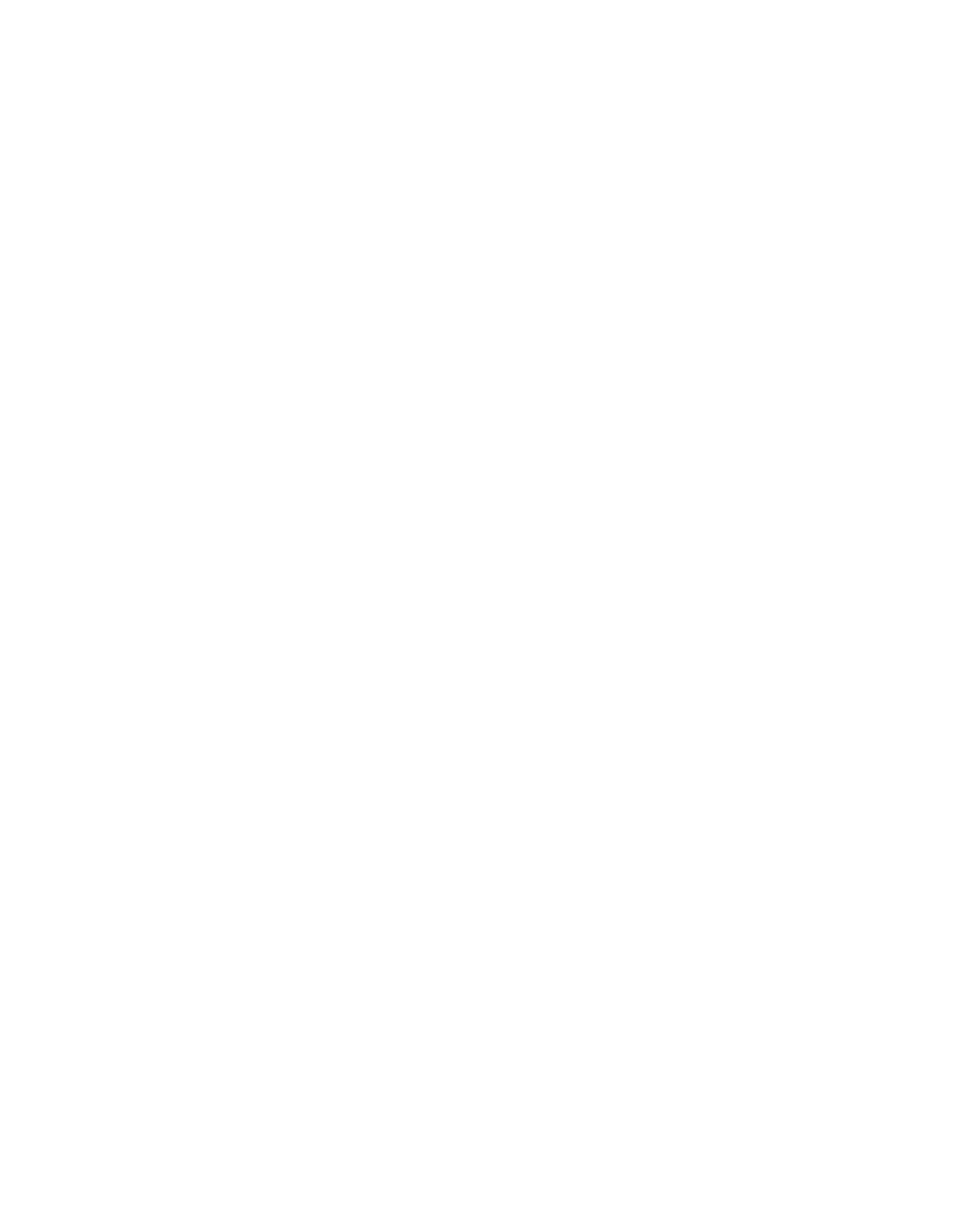# **Summary of Changes**

#### **1. Minimum Requirements**

| <b>Option A</b>                       |           |
|---------------------------------------|-----------|
| Painting and Refinishing Tasks:       | 300 hours |
| DAECS tasks:                          | 46 hours  |
| Minimum Hour Requirement:   346 hours |           |

| OR                               |           |
|----------------------------------|-----------|
| <b>Option B</b>                  |           |
| Non-Structural Analysis Tasks:   | 300 hours |
| MIG Welding                      | 75 hours  |
| DAECS tasks:                     | 46 hours  |
| <b>Minimum Hour Requirement:</b> | 421 hours |

Additional Areas that can be added to:

#### Option A

- Non-Structural Analysis
- Structural Analysis Only if Non-Structural is added
- Mechanical & Electrical

#### Option B

- Painting & Refinishing
- Structural Analysis
- Mechanical & Electrical

#### **2. Instructor Qualifications**

There were no changes to instructor qualifications.

3. **Task List and Assumptions**

There were no changes to this area.

**4. Task List Changes –** only those tasks that were changed, added or removed are included in this document.

The following statement has been added to the opening statement for each area of accreditation:

**Identify vehicle system hazard types (Supplemental Restraint System (SRS), hybrid/electric/alternative fuel vehicles), locations and recommended procedures before inspecting or replacing components.**

The following tasks have been added as item **A. Safety Precautions** for all areas of accreditation except Painting & Refinishing which has safety precautions specific to this area.

#### **I. STRUCTURAL ANALYSIS AND DAMAGE REPAIR**

#### **A. Safety Precautions**

- 1. Select and use proper personal safety equipment; take necessary precautions with hazardous operations and materials in accordance with federal, state, and local regulations. HP-I
- 2. Locate procedures and precautions that may apply to the vehicle being repaired. HP-I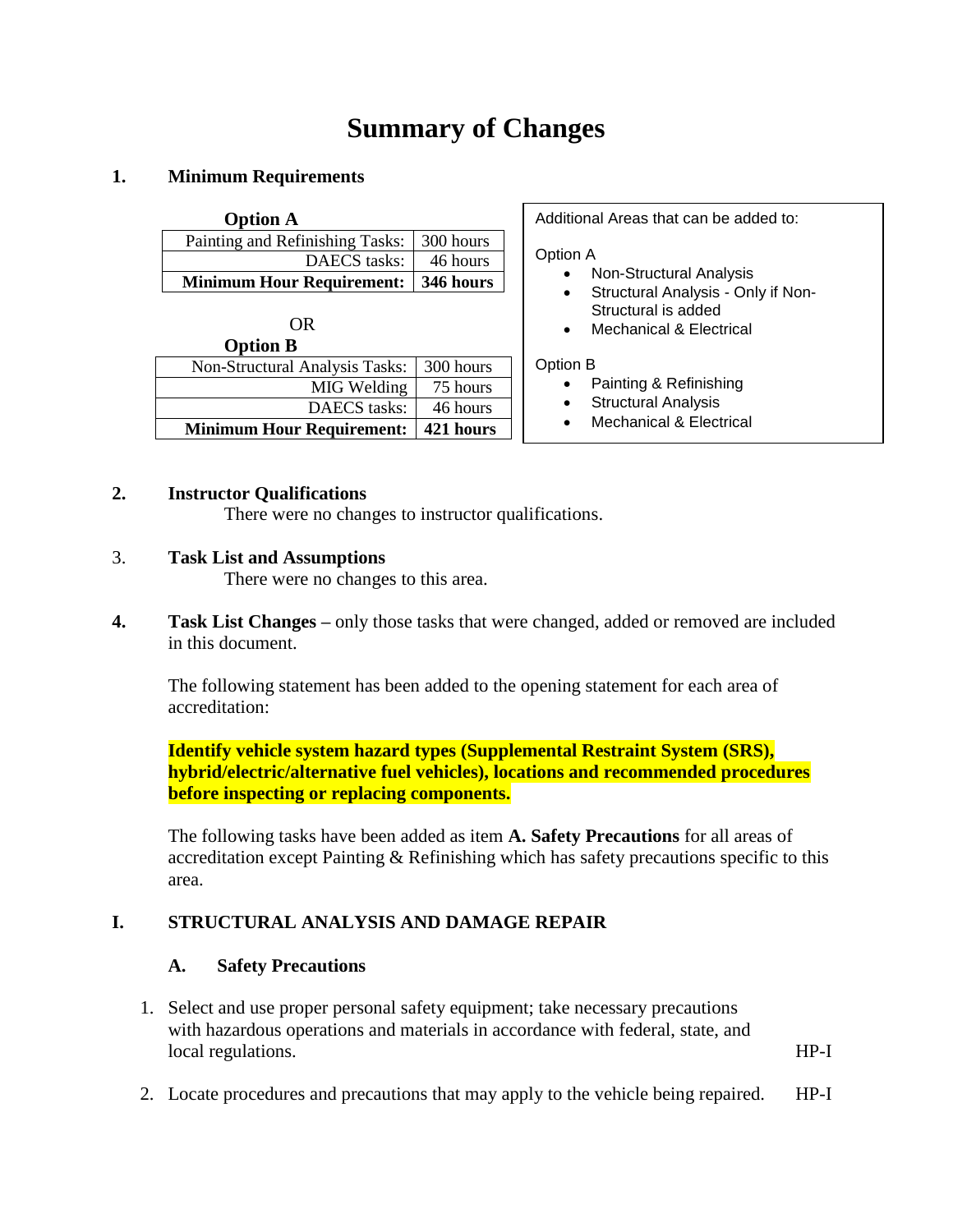| 3. Identify vehicle system hazard types (supplemental restraint system (SRS),<br>hybrid/electric/alternative fuel vehicles), locations and recommended procedures<br>before inspecting or replacing components.                      | $HP-I$      |
|--------------------------------------------------------------------------------------------------------------------------------------------------------------------------------------------------------------------------------------|-------------|
| 4. Select and use a NIOSH approved air purifying respirator. Inspect condition and<br>ensure fit and operation. Perform proper maintenance in accordance with OSHA<br>regulation 1910.134 and applicable state and local regulation. | $HP-I$      |
| STRUCTURAL ANALYSIS AND DAMAGE REPAIR<br>I.                                                                                                                                                                                          |             |
| <b>B.</b> Frame Inspection and Repair                                                                                                                                                                                                |             |
| 2. Attach vehicle to anchoring devices.                                                                                                                                                                                              | $HP-GI$     |
| 5. Analyze, straighten and align side sway damage.                                                                                                                                                                                   | $HP-G$      |
| 9. Replace protective coatings, restore corrosion protection to repaired or replaced<br>frame areas and anchoring locations. Restore corrosion protection to repaired or<br>replaced frame areas.                                    | HP-IHP-G    |
| 10. Analyze and identify misaligned or damaged steering, suspension, and<br>powertrain components that can cause vibration, steering, and wheel alignment<br>problems mounting points.                                               | $HP-G$      |
| 11. Align or replace misaligned or damaged steering, suspension, and powertrain<br>mounting points eomponents that can cause vibration, steering, and wheel alignment<br>problems.                                                   | $HP-G$      |
| 12. Identify or repair-heat limitations and monitoring procedures for structural<br>components.                                                                                                                                      | $HP-G$      |
| 15. Measure and diagnose structural damage to vehicles using a dedicated (fixture)<br>measuring system.                                                                                                                              | <b>HP-G</b> |
| C. Unibody and Unitized Structure Inspection, Measurement, and Repair                                                                                                                                                                |             |
| 1. Analyze and identify misaligned or damaged steering, suspension, and<br>powertrain mounting pointscomponents that can cause vibration, steering, and<br>chassis alignment problems.                                               | $HP-G$      |
| 2. ARealign or replace misaligned or damaged steering, suspension, and<br>powertrain mounting pointseomponents that can cause vibration, steering and<br>chassis alignment problems.                                                 | $HP-G$      |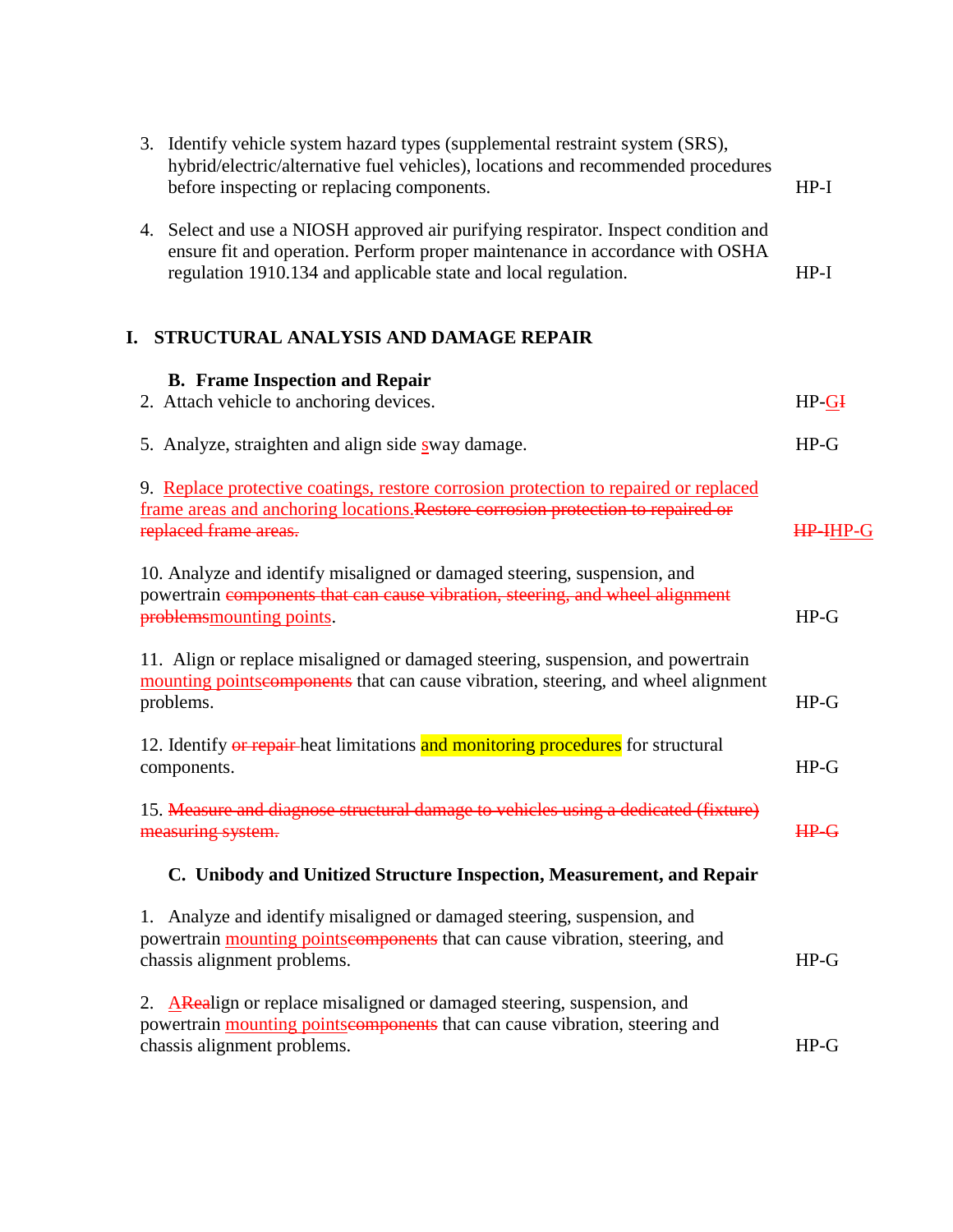| WELDING, CUTTING AND JOINING<br>I.                                                                                                                                                                                                                                                     |          |  |
|----------------------------------------------------------------------------------------------------------------------------------------------------------------------------------------------------------------------------------------------------------------------------------------|----------|--|
| All welding, cutting and joining tasks that were previously in Structural Analysis and Non-<br>Structural Analysis have been moved to a new section titled Welding, Cutting and Joining.                                                                                               |          |  |
| 1. Remove and reinstall or replace fixed glass (heated and non-heated) using<br>recommended materials and techniques Identify considerations for removal,<br>handling, and installation of advanced glass systems (rain sensors, navigation,<br>cameras, collision avoidance systems). | $HP-G$   |  |
| 22. Restore mounting and anchoring locations.<br>D. C. Stationary Fixed Glass                                                                                                                                                                                                          | $HP-G$   |  |
| 18. Restore corrosion protection to repaired or replaced structural areas, and<br>anchoring locations.                                                                                                                                                                                 | $HP-I$   |  |
| 17. Remove and replace damaged structural components.                                                                                                                                                                                                                                  | $HP-G$   |  |
| 16. Remove and replace damaged sections of steel body structures Determine<br>sectioning procedures of a steel body structure.                                                                                                                                                         | HP-GHP-I |  |
| 10. Straighten and align vehicle openings, and floor pans, and rocker panels.                                                                                                                                                                                                          | $HP-G$   |  |
| 9. Straighten and align hinge and lock pillars rocker panels and pillars.                                                                                                                                                                                                              | $HP-G$   |  |
| 9. Straighten and align cowl assembly.                                                                                                                                                                                                                                                 | HPG      |  |
| 4. Determine and inspect the locations of all suspension, steering, and powertrain<br>component attaching points on the vehicle.                                                                                                                                                       | $HP-G$   |  |
|                                                                                                                                                                                                                                                                                        |          |  |

## **A. Safety Precautions**

| 1. | Select and use proper personal safety equipment; take necessary precautions<br>with hazardous operations and materials in accordance with federal, state, and<br>local regulations.                             | $HP-I$ |
|----|-----------------------------------------------------------------------------------------------------------------------------------------------------------------------------------------------------------------|--------|
|    | 2. Locate procedures and precautions that may apply to the vehicle being repaired.                                                                                                                              | $HP-I$ |
|    | 3. Identify vehicle system hazard types (supplemental restraint system (SRS),<br>hybrid/electric/alternative fuel vehicles), locations and recommended procedures<br>before inspecting or replacing components. | HP-I   |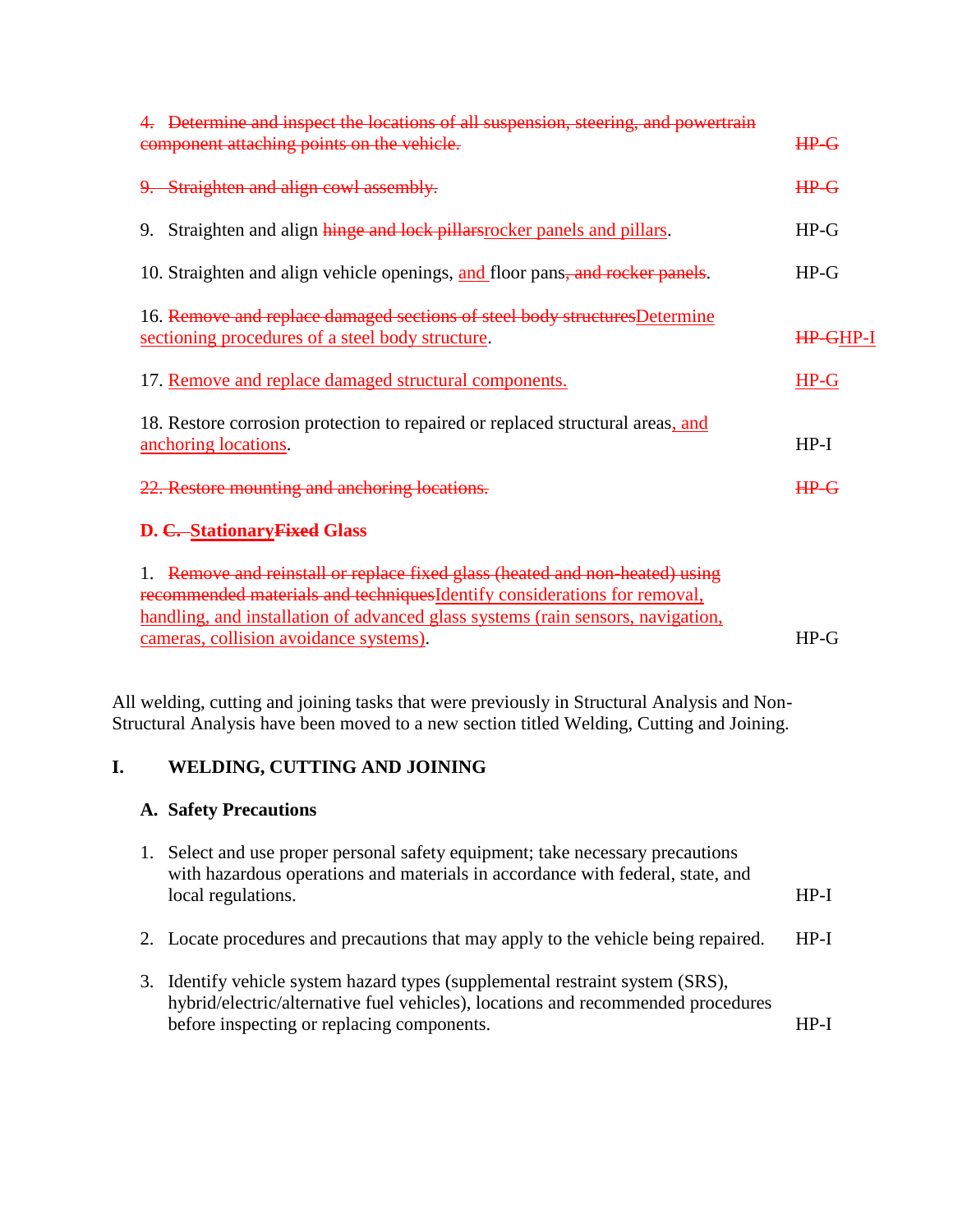| 4. Select and use a NIOSH approved air purifying respirator. Inspect condition and |        |
|------------------------------------------------------------------------------------|--------|
| ensure fit and operation. Perform proper maintenance in accordance with OSHA       |        |
| regulation 1910.134 and applicable state and local regulation.                     | $HP-I$ |

## **II. WELDING, CUTTING AND JOINING**

### **B. Metal Metal Welding, and Cutting, and Joining**

|    | 1. Identify weldable and non-weldable substrates used in vehicle construction the                                                                                                                                 |        |
|----|-------------------------------------------------------------------------------------------------------------------------------------------------------------------------------------------------------------------|--------|
|    | considerations for cutting, removing, and welding various types of steel,<br>aluminum, and other metals.                                                                                                          | HP-GI  |
|    | 2. Weld and cut high-strength steel and other steels.<br>3. Weld and cut aluminum.                                                                                                                                | $HP+$  |
| 3. | 2. Determine the correct GMAW (MIG) welder type, electrode/wire type,<br>diameter, and gas to be used in a specific welding situation.<br>Set up, attach work clamp (ground), and adjust the GMAW (MIG) welder to | $HP-I$ |
|    | "tune" for proper electrode stickout, voltage, polarity, flow rate, and wire-feed<br>speed required for the substrate being welded.                                                                               | $HP-I$ |
|    | 4. Store, handle, and install high-pressure gas cylinders; test for leaks                                                                                                                                         | $HP-I$ |
|    | 5. Determine Use the proper angle of the gun to the joint and direction of gun travel<br>for the type of weld being made in the flat, horizontal, vertical, and overhead<br>positions.                            | HP-GI  |
|    | 6. Protect adjacent panels, glass, vehicle interior, etc., from welding and cutting<br>operations.                                                                                                                | $HP-I$ |
|    | 7. Determine work clamp (ground) location and attach.                                                                                                                                                             | $HP+$  |
|    | 7. Indentify hazards; foam coatings and flammable materials prior to<br>welding/cutting procedures.                                                                                                               | $HP-G$ |
|    | 8. Protect computers and other electronics/wires control modules during welding<br>procedures.                                                                                                                    | $HP-I$ |
|    | 9. Clean and prepare the metal to be welded, assure good metal fit-up, apply weld-<br>through primer if necessary, clamp or tack as required.                                                                     | $HP-I$ |
|    | 10. Determine the joint type (butt weld with backing, lap, etc.) for weld being made.                                                                                                                             | $HP-I$ |
|    | 11. Determine the type of weld (continuous, stitch weld, plug, etc.) for each specific<br>welding operation.                                                                                                      | $HP-I$ |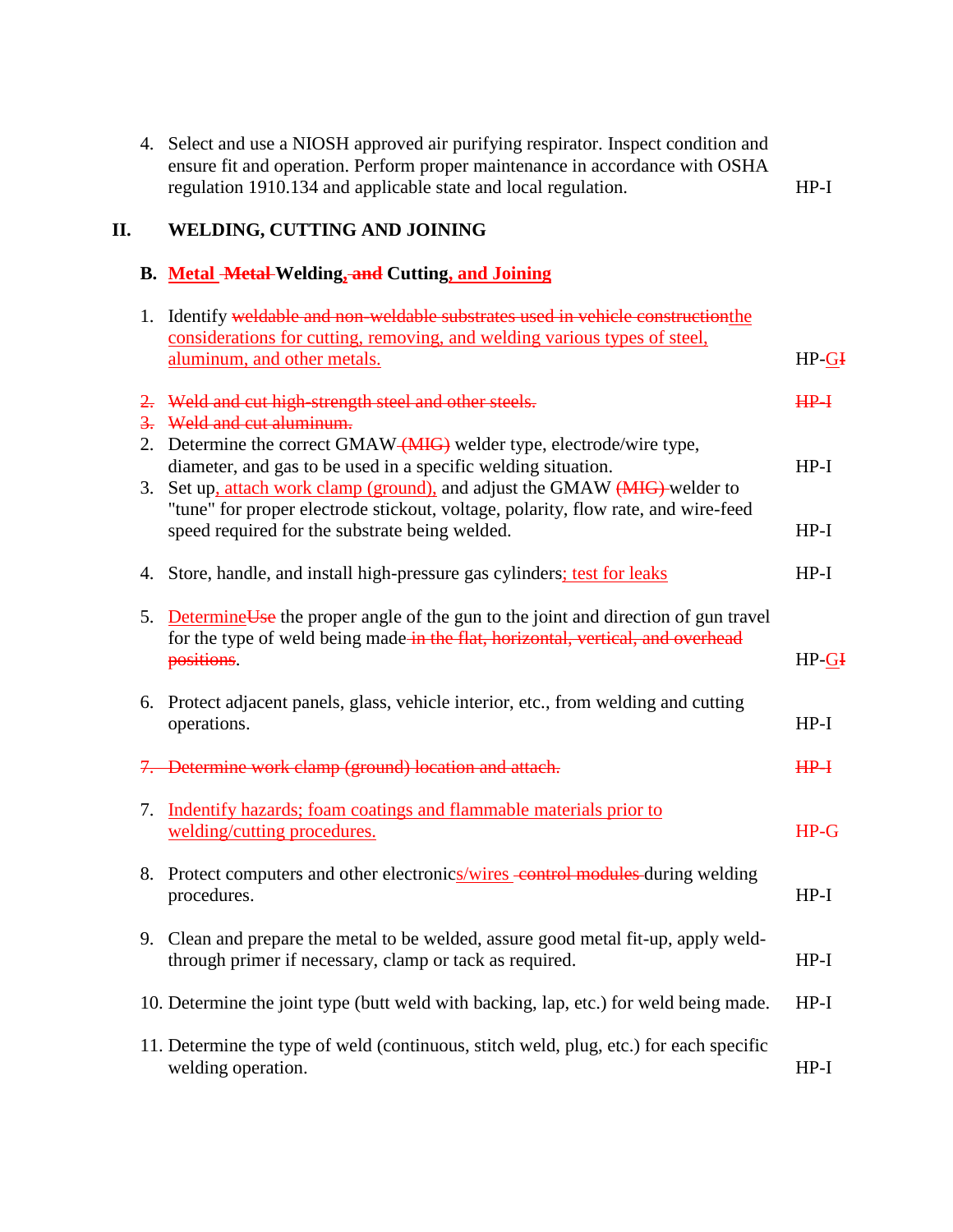|      | 12. Perform the following welds: continuous, plug, butt weld with and without<br>backing, and fillet, etc., in the flat, horizontal, vertical, and overhead positions.-                 | $HP-I$      |
|------|-----------------------------------------------------------------------------------------------------------------------------------------------------------------------------------------|-------------|
|      | 13. Perform visual evaluation and destructive tests on each weld type.                                                                                                                  | $HP-I$      |
|      | 14. Identify the causes of various welding defects; make necessary adjustments.                                                                                                         | $HP-I$      |
|      | 15. Identify cause of contact tip burn-back and failure of wire to feed; make<br>necessary adjustments.                                                                                 | $HP-I$      |
|      | 16. Identify cutting process for different substrates and locations; perform cutting<br>operation.                                                                                      | $HP-I$      |
|      | 17. Identify different methods of attaching structural components (squeeze type)<br>resistance spot welding (STRSW), riveting, structural adhesive, <b>MIGsilicon</b><br>bronze, etc.). | $HP-G$      |
| III. | -NON-STRUCTURAL ANALYSIS AND DAMAGE REPAIR<br><b>H.</b><br>(BODY COMPONENTS)<br><b>B.A.</b> -Preparation                                                                                |             |
| 5.   | Inspect, remove, protect label, store, and -reinstall vehicle mechanical and<br>electrical components that may interfere with or be damaged during repair.                              | $HP-G$      |
| III. | H. NON-STRUCTURAL ANALYSIS AND DAMAGE REPAIR<br>(BODY COMPONENTS)                                                                                                                       |             |
|      | C. B. Outer Body Panel Repairs, Replacements, and Adjustments                                                                                                                           |             |
|      | 1. Determine the extent of Inspect/locate direct, and indirect, or Anidden damage<br>and direction of impact; develop and document a repair plan.                                       | $HP-I$      |
| 2.   | Inspect, remove and replace bolted, bonded, and mechanically fastened welded<br>steel panel or panel assemblies.                                                                        | $HP-G$      |
| 8.   | Inspect, remove, replace, and align bumpers bars, covers, reinforcements,<br>guards, <i>impact absorbersisolators</i> , and mounting hardware.                                          | $HP-I$      |
|      |                                                                                                                                                                                         |             |
|      | 10.Straighten contours of damaged panels to a suitable condition for body filling or<br>metal finishing using power tools, hand tools, and weld-on pulling attachments.                 | $HP+$       |
|      | 11. Weld damaged or torn steel body panels; repair broken welds.                                                                                                                        | <b>HP-G</b> |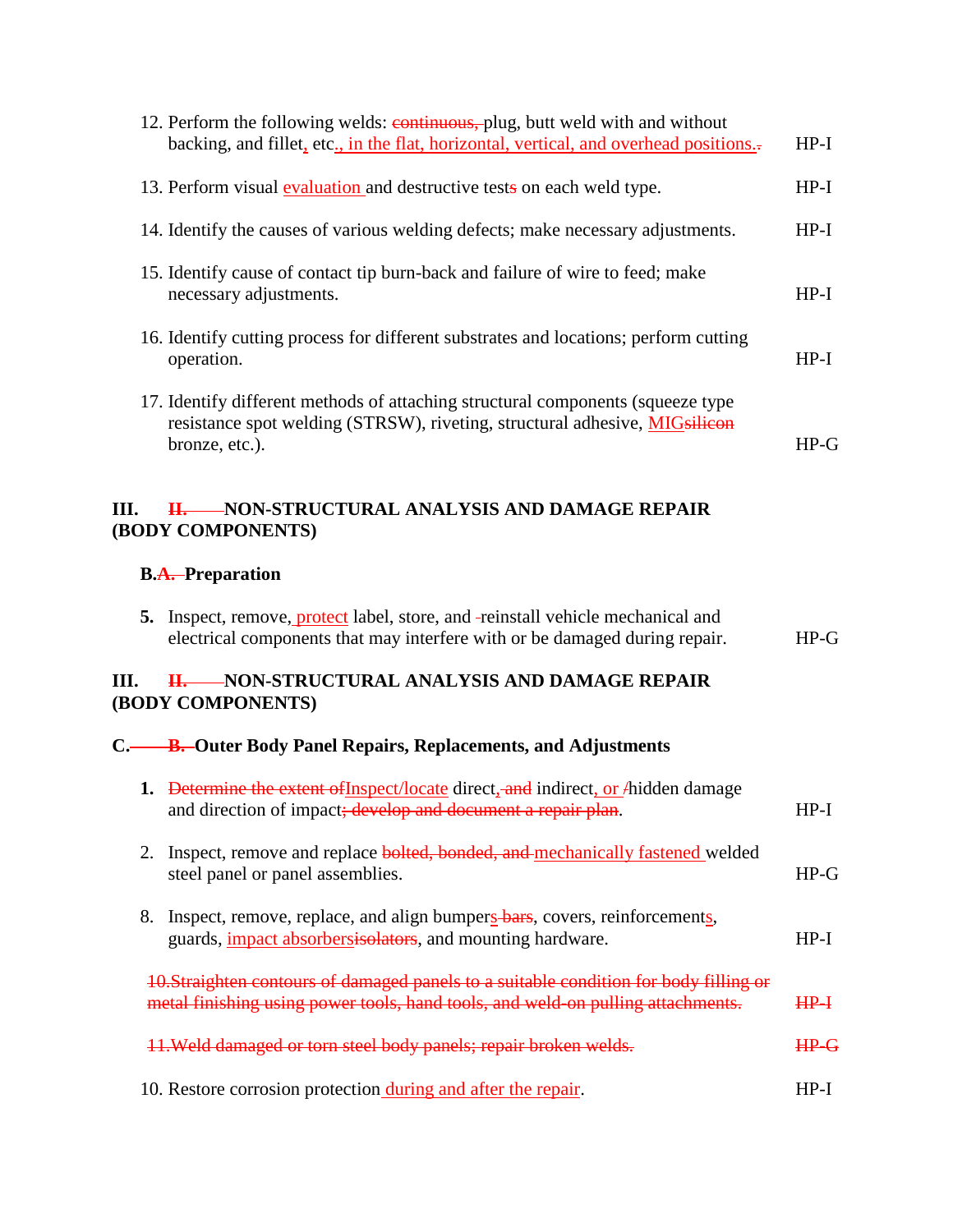|     |     | 16. Weld damaged or torn steel body panels; repaire broken welds.                                                                                                                                          | $HP-G$  |
|-----|-----|------------------------------------------------------------------------------------------------------------------------------------------------------------------------------------------------------------|---------|
|     |     | D. C. Metal Finishing and Body Filling                                                                                                                                                                     |         |
|     |     | 1. Remove paint from the damaged area of a body panel. Prepare a panel for body<br>filler by abrading or removing the coatings; featheredge and refine scratches<br>before the application of body filler. | $HP-I$  |
|     |     | 2. Locate and repair surface irregularities on a damaged body panel using power<br>tools, hand tools, and weld-on pulling attachments.                                                                     | $HP-I$  |
|     |     | 4. Heat shrink stretched panel areas to proper contour.                                                                                                                                                    | $HP-GI$ |
|     | 6.  | Prepare and apply body filler. Indentify body filler defects; correct the cause and<br>condition. (Pinholing, ghosting, staining, over catalyzing, etc.)                                                   | $HP-I$  |
|     | 8.  | ShapeRough sand body filler to contour; finish sand.                                                                                                                                                       | $HP-I$  |
|     | 9.  | PerformDetermine the proper metal finishing techniques for aluminum.                                                                                                                                       | $HP-G$  |
|     | 10. | Perform Determine proper application of body filler to aluminum.                                                                                                                                           | $HP-G$  |
|     | 11. | Straighten contours of damaged panels to a suitable condition for body filling<br>or metal finishing using power tools, hand tools, and weld-on pulling<br>attachments.                                    | $HP-I$  |
|     | F.  | <b>Plastics and Adhesives</b>                                                                                                                                                                              |         |
|     | 3.  | Repair rigid, semi-rigid, and or flexible plastic panels.                                                                                                                                                  | $HP-I$  |
| IV. |     | <b>HI. MECHANICAL AND ELECTRICAL COMPONENTS</b>                                                                                                                                                            |         |
|     |     | <b>B.</b> -A. Suspension and Steering                                                                                                                                                                      |         |
|     |     | 11. Inspect, remove, replace, and adjust suspension system torsion bars, and<br>inspect mounts.                                                                                                            | $HP-G$  |
|     |     | 13. Inspect, remove and replace MacPherson strut-cartridge or assembly, upper<br>bearing, and -mount.                                                                                                      | $HP-G$  |
|     |     | 19. Measure vehicle ride height and wheel base; determine needed<br>repairs necessary action.                                                                                                              | $HP-I$  |
|     |     | 22. Verify proper operation of steering systems including electronically<br>controlled, hydraulic and electronically assisted steering systems.                                                            | $HP-G$  |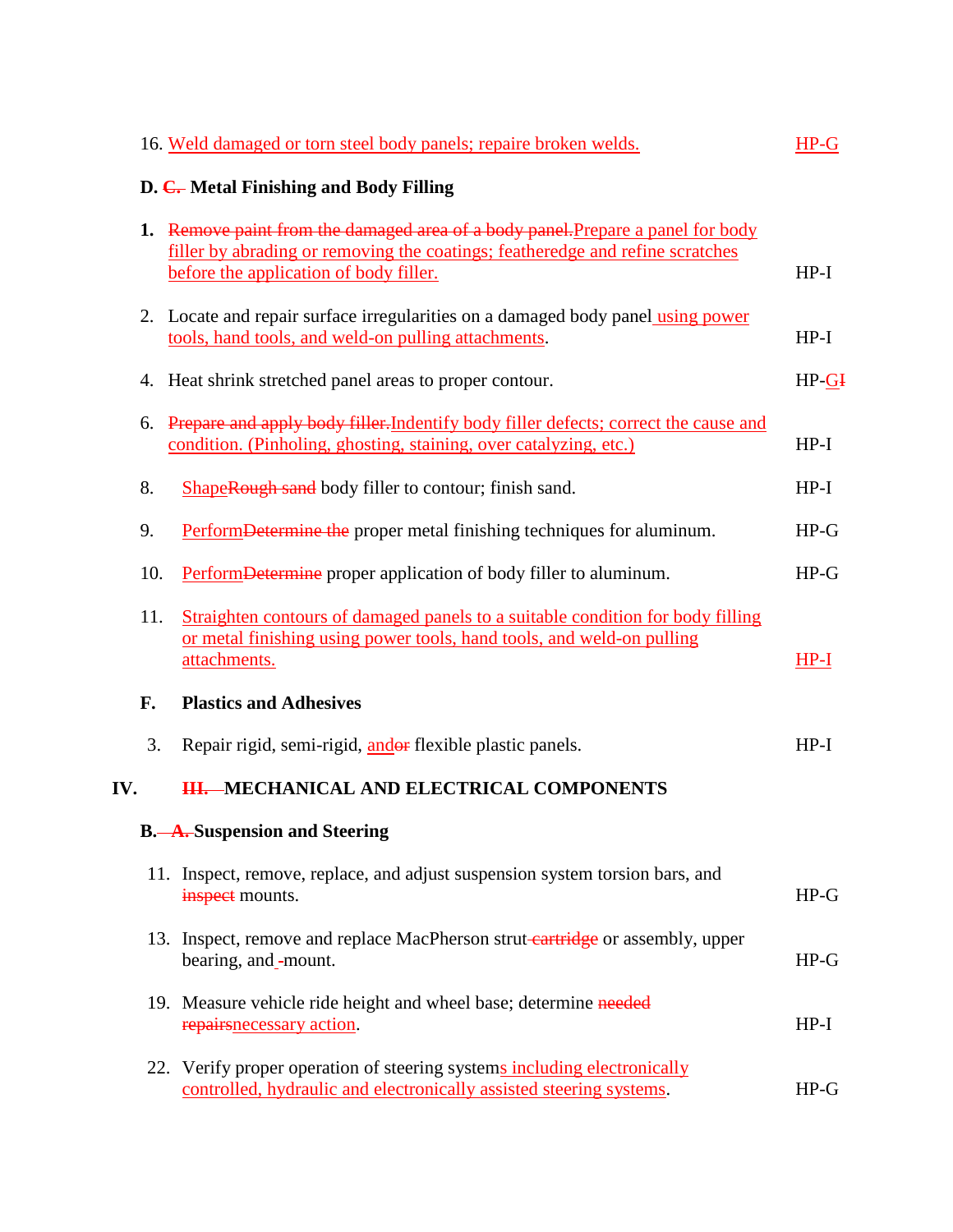|    | 23. Diagnose front and rear suspension system noises and body sway problems;<br>determine necessary actionneeded repairs.                                                                                                  | $HP-G$  |
|----|----------------------------------------------------------------------------------------------------------------------------------------------------------------------------------------------------------------------------|---------|
|    | 24. Diagnose vehicle wandering, pulling, hard steering, bump steer, memory<br>steering, torque steering, and steering return problems; determine needed<br>repairs necessary action.                                       | $HP-G$  |
|    | 25. Demonstrate an understanding of <b>wheel</b> suspension and steering alignments<br>(caster, camber, toe, SAI etc.).                                                                                                    | $HP-G$  |
|    | 26. Diagnose tire wear patterns; determine needed repairscause.                                                                                                                                                            | $HP-I$  |
|    | 31. Perform initialization or calibration procedures following suspension and/or<br>steering system repairs.                                                                                                               | $HP-G$  |
|    | C. B. Electrical                                                                                                                                                                                                           |         |
| 2. | Repair electrical circuits, wiring, and connectors.                                                                                                                                                                        | $HP-I$  |
|    | 7. Identify programmable electrical/electronic components and check for<br>malfunction indicator lamp (MIL) and fault codes; record data for<br>reprogramming before disconnecting battery.                                | $HP-I$  |
|    | 10. Inspect, test, and repair or replace switches, relays, bulbs, sockets, connectors,<br>and ground wires of interior and exterior light circuits.                                                                        | $HP-I$  |
|    | 19. Demonstrate the proper-self-grounding procedures (anti-static) for handling<br>electronic components.                                                                                                                  | $HP-I$  |
|    | 21. Use wiring diagrams, component location, and diagnostic flow charts during<br>diagnosis of electrical circuit problems.                                                                                                | $HP-G$  |
|    | 22. Identify safe disabling techniques of high voltage systems on hybrid/electric<br>vehicles.                                                                                                                             | $HP-G$  |
|    | 23. Identify potential safety and environmental-material handling concerns<br>associated with high voltage hybrid/electric vehicle battery systems.                                                                        | $HP-G$  |
|    | D. <del>-C. B</del> rakes                                                                                                                                                                                                  |         |
| 1. | Inspect brake lines, hoses, and fittings for leaks, dents, kinks, rust,<br>eracksdamage or wear; tighten fittings and supports; replace brake lines (double<br>flare and ISO types), hoses, fittings, seals, and supports. | $HP-GH$ |
|    |                                                                                                                                                                                                                            |         |

2. Replace hoses, fittings, seals, and supports. HP-I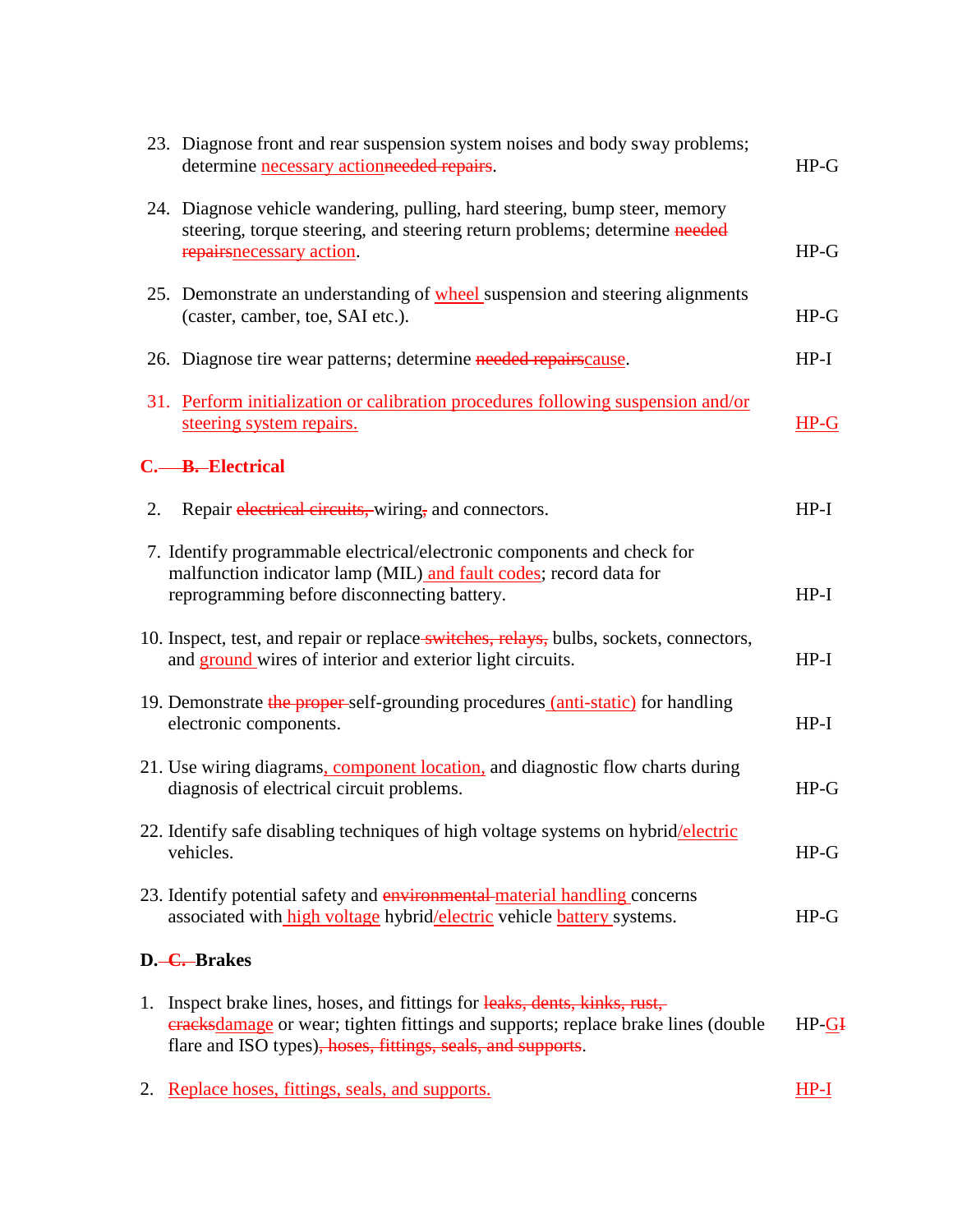| 3. Identify, handle, store, and install-fill with appropriate brake fluids; dispose of in<br>accordance with federal, state, and local regulations.                         | $HP-G$ |
|-----------------------------------------------------------------------------------------------------------------------------------------------------------------------------|--------|
| 5. Pressure test brake hydraulic system; determine needed repairnecessary action.                                                                                           | $HP-G$ |
| 6. Adjust brake shoes or pads; remove and reinstall brake drums or drum/hub<br>assemblies and wheel bearings.                                                               | $HP-I$ |
| 8. Check Inspect parking brake system operation; repair or adjust as necessary;<br>verify operation.                                                                        | $HP-I$ |
| 11. Demonstrate an understanding of various types of advanced braking systems<br>(ABS, electronic parking brake, hydraulic, electronic, traction and stability<br>control). | $HP-G$ |
| E. - D. Heating and Air Conditioning                                                                                                                                        |        |
| 4. Identify refrigerant contamination, recover, label, and store, and recycle<br>refrigerant from an A/C system.                                                            | $HP-G$ |
| 5. Recycle refrigerant in accordance with EPA regulations.                                                                                                                  | $HP-G$ |
| 5. Select refrigerant, eEvacuate, and recharge an A/C system; check for leaks.                                                                                              | $HP-I$ |
| 6. Select oil type and maintain-install correct amount in A/C system.                                                                                                       | $HP-I$ |
| 14. Inspect and protect open A/C system components from contaminants during<br>repairs.                                                                                     | $HP-G$ |
| F. - E. Cooling Systems                                                                                                                                                     |        |
| 1. Check engine cooling and heater system hoses and belts; determine needed<br>repairs necessary action.                                                                    | $HP-I$ |
| 2. Inspect, test, remove, and replace radiator, pressure cap, coolant recovery-<br>system components, and water pump.                                                       | $HP-G$ |
| 6. Demonstrate an understanding of hybrid/electric cooling systems.                                                                                                         | $HP-G$ |
| G. F. Drive Train                                                                                                                                                           |        |
| 2. Remove, replace, and adjust cables or linkages for throttle valve (TV),<br>kickdown, and accelerator pedal.                                                              | $HP-G$ |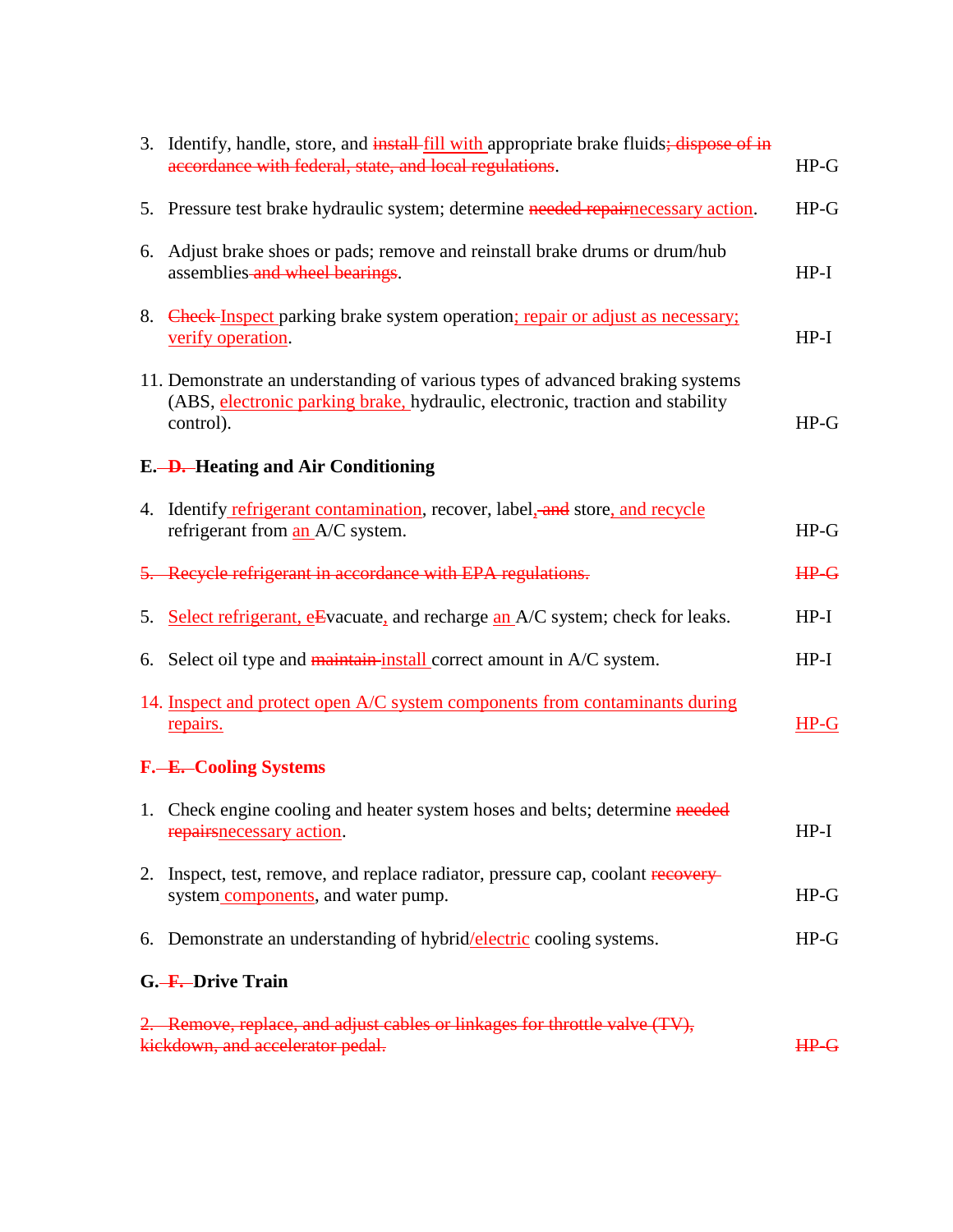|    |    | 3. Remove and reinstallreplace powertrain assembly; inspect, replace, and align<br>powertrain mounts.                                                                                            | $HP-G$ |
|----|----|--------------------------------------------------------------------------------------------------------------------------------------------------------------------------------------------------|--------|
|    |    | H. G. Fuel, Intake and Exhaust Systems                                                                                                                                                           |        |
|    | 2. | Inspect, remove and replace fuel/DEF tank, tank filter, cap, filler hose,<br>pump/sending unit and inertia switch; inspect and replace fuel lines and hoses.                                     | $HP-G$ |
|    |    | 3. Inspect, remove and replace engine components of air intake<br>componentssystems.                                                                                                             | $HP-G$ |
|    |    | <b>I.H.</b> -Restraint Systems                                                                                                                                                                   |        |
|    |    | 3. Verify properInspect the operation of the seatbelt system.                                                                                                                                    | $HP-I$ |
|    | 5. | Inspect, protect, remove and replace Supplemental Restraint Systems (SRS)<br>sensors and wiring; ensure sensor orientation.                                                                      | $HP-G$ |
|    |    | 10. Identify components of Supplemental Restraint Systems (SRS).                                                                                                                                 | $HP-G$ |
| V. |    | <b>IV. PAINTING AND REFINISHING</b>                                                                                                                                                              |        |
|    |    | <b>A. Safety Precautions</b>                                                                                                                                                                     |        |
|    | 1. | <b>Hentify and Select and use proper personal safety equipment;</b> take necessary<br>precautions with hazardous operations and materials according to federal, state,<br>and local regulations. | $HP-I$ |
|    |    | <b>B. Surface Preparation</b>                                                                                                                                                                    |        |
|    | 1. | Inspect, remove, store, <b>protect</b> , and replace exterior trim and components<br>necessary for proper surface preparation.                                                                   | $HP-I$ |
|    | 4. | RemoveStrip paint finish as neededto bare substrate (paint removal).                                                                                                                             | $HP-I$ |
|    | 9. | Demonstrate different masking techniques (recess/back masking, foam door<br>type, etc.).                                                                                                         | $HP-G$ |
|    |    | 10. Mix primer, primer-surfacer andor primer-sealer.                                                                                                                                             | $HP-I$ |
|    |    | 19. Apply suitable <i>primer</i> sealer to the area being refinished.                                                                                                                            | $HP-I$ |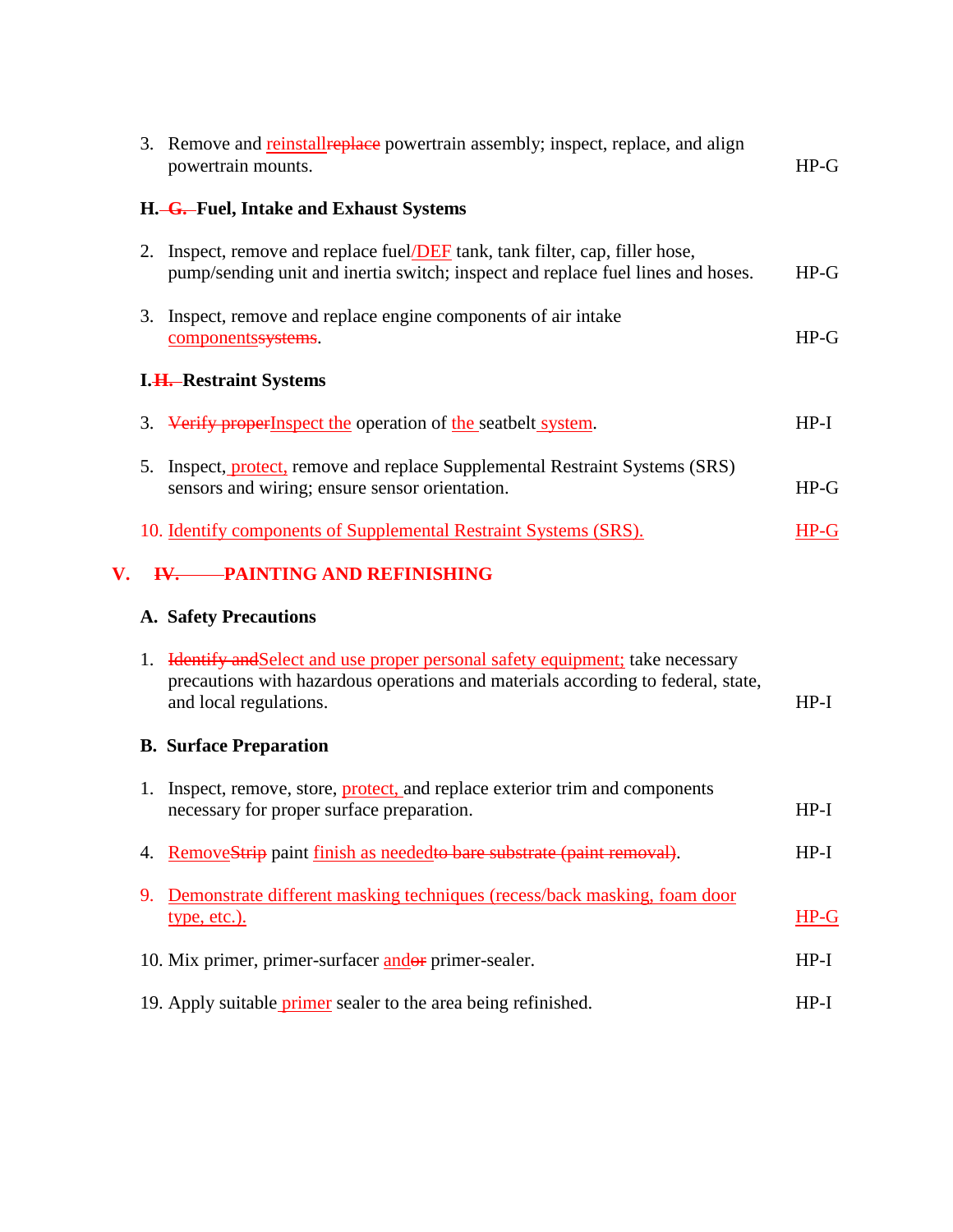## **D. Paint Mixing, Matching, and Applying**

|     |                                                                                                                                                                                                | 9. Refinish rigid or semi-rigid plastic partsIndentify product expiration dates as<br>applicable.                                      | $HP-G$ |
|-----|------------------------------------------------------------------------------------------------------------------------------------------------------------------------------------------------|----------------------------------------------------------------------------------------------------------------------------------------|--------|
|     |                                                                                                                                                                                                | 10. Refinish Hexible plastic parts.                                                                                                    | $HP-I$ |
|     | E. Paint Defects - Causes and Cures<br>All task in this section that state "determine the cause(s) and correct the<br>condition" have been changed to "correct the cause(s) and the condition. |                                                                                                                                        |        |
|     |                                                                                                                                                                                                | Tasks affected by this change are tasks 1 - 19, and tasks 22 - 27. No other<br>changes to task in this section were made.              |        |
| VI. |                                                                                                                                                                                                | DAMAGE ANALYSIS, ESTIMATING AND CUSTOMER SERVICE                                                                                       |        |
|     |                                                                                                                                                                                                | <b>B.</b> A. Damage Analysis                                                                                                           |        |
|     |                                                                                                                                                                                                | 8. Perform visual inspection of structural components and members.                                                                     | $HP-G$ |
|     |                                                                                                                                                                                                | 10. Perform visual inspection of non-structural components and members.                                                                | $HP-I$ |
|     |                                                                                                                                                                                                | C. B. Estimating                                                                                                                       |        |
|     |                                                                                                                                                                                                | 3. Identify and record vehicle mileage and options, including trim level, paint code,<br>transmission, accessories, and modifications. | $HP-I$ |
|     |                                                                                                                                                                                                | 9. Estimate labor value for operations requiring judgmentIdentify operations<br>requiring labor value judgment.                        | $HP-G$ |
|     |                                                                                                                                                                                                | 22. Interpret computer-assisted and manually written estimates; verify the<br>information is current.                                  | $HP+$  |
|     |                                                                                                                                                                                                | 22. dentify procedures to restore corrosion protection; establish labor values, and<br>material charges.                               | $HP-G$ |
|     |                                                                                                                                                                                                | E. D. Customer Relations and Sales Skills                                                                                              |        |
|     |                                                                                                                                                                                                | 12. Demonstrate Apply negotiation skills to obtain a mutual agreement.                                                                 | $HP-G$ |